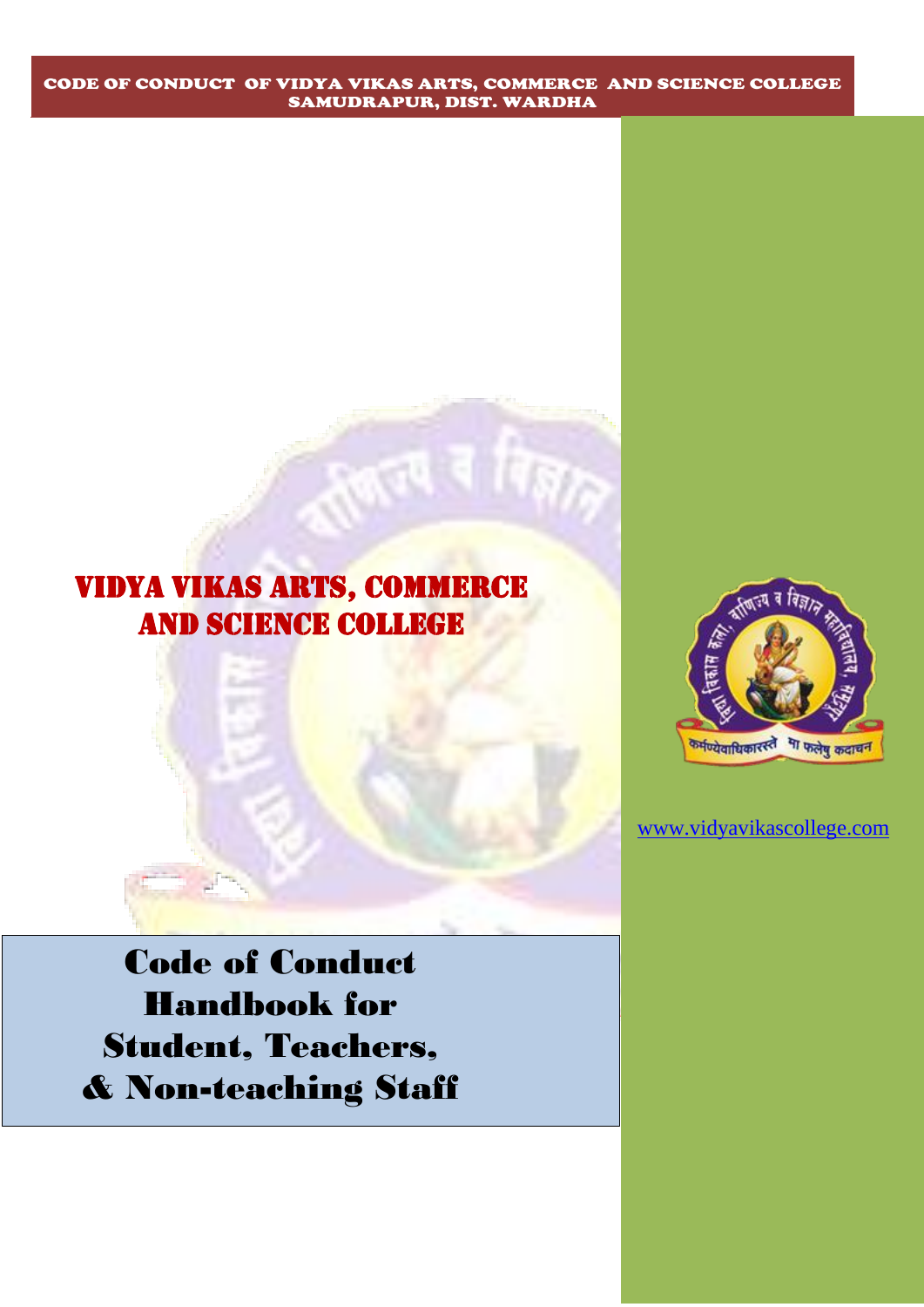### **Preface:**

The code of conduct for Students, Teachers, & Non-teaching staff should be characterized by integrity. The code of conduct has prepared to know the rules and regulations of the Institute to the Students, Teachers & Non-teaching staff. It is expected that all students teaching and non- teaching staff should strictly follow the code of conduct mentioned in this document.

## **1.** Code of Conduct for Students:

- $\overline{\phantom{a}+}$  All students must abide by the rules and regulations of the Institute. The Institute authority may take disciplinary action if any student violates the rules and regulations. Students are advised to adhere to the code of conduct and discharge their responsibilities as a student. Students are required to follow following rules:
- $\div$  Students shall come clean, tidy and smartly dressed.
- Every student should wear Identity Card (ID) issued by the college at all times while on campus. In case of loss of identity card, student must inform the office to get a new ID card by paying Rs. 25/-.
- <sup>+</sup> Student should be regular and punctual in attending the classes and all other activities of the college.
- $\pm$  The first bell announcing commencement of the session and so they shall find themselves seated in their respective class rooms.
- During class hours gathering in groups at entrance and exit pathways, playfield, garden, gateways and lobby (veranda) is strictly prohibited.
- $\overline{\phantom{a}}$  Strict silence should be observed inside the class room.
- $\overline{\phantom{a}}$  Student should get up quietly as lecturer enters the class and keep standing till the latter sits or desires them to be seated.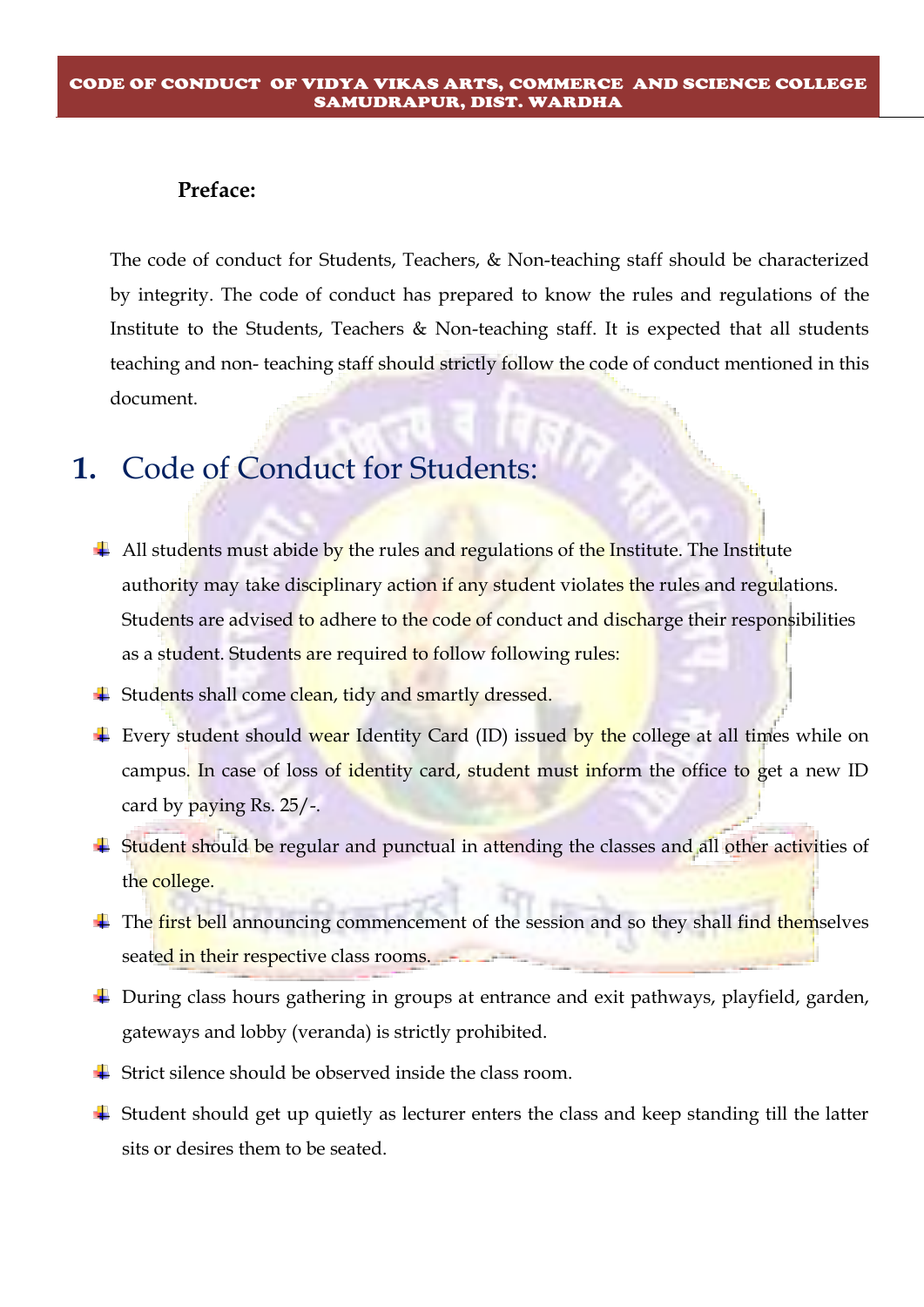- $\ddot{\bullet}$  Students will not be permitted to attend the classes without the text/reference books as an when informed by faculty.
- $\overline{\phantom{a}}$  No student should leave the classroom without prior permission of the faculty.
- $\overline{\phantom{a}}$  Students are expected to read notices put up on the college notice board. Ignorance of any notice thus displayed will not be accepted as an excuse for failing to comply with directions contained in it.
- $\overline{\phantom{a}}$  Students shall not hold meeting for criticizing the authorities of the college. Such meeting will be deemed unlawful and the Principal may take such action as he/she may feel necessary under the rules.
- $\overline{\phantom{a}}$  No Notice of any kind shall be circulated among the students or pasted on the noticeboard without the previous written approval from the Principal.
- $\overline{\phantom{a}}$  Bicycles and Two wheelers must be parked safely in the allocated places only. Vehicles found parked in unauthorized placed shall be impounded.
- <sup>+</sup> Students witnessing games are expected to show sportsmanship in their appreciation and encouragement. They must not indulge in jeering or shouting that will distract any player or team.
- While attending College or any public function they will conduct themselves in such a way as to bring credit to themselves and to the institution.
- **Example 15 Students are forbidden from collecting any donation for any purpose without the** permission of the Principal.
- **Example 1** Students are not allowed to address any authority in a body. Such combined action is subversive of good order.
- Students should not address public meetings, media or take part in the political activities of any kind. No information or report should be sent to press or broadcasting agencies without the permission and approval of the Principal.
- $\ddot{\phantom{1}}$  The Principal will deal strictly with students who play a leading part by organizing or assisting in strikes.
- Regular attendance in the class room as well as submission of periodical assignments is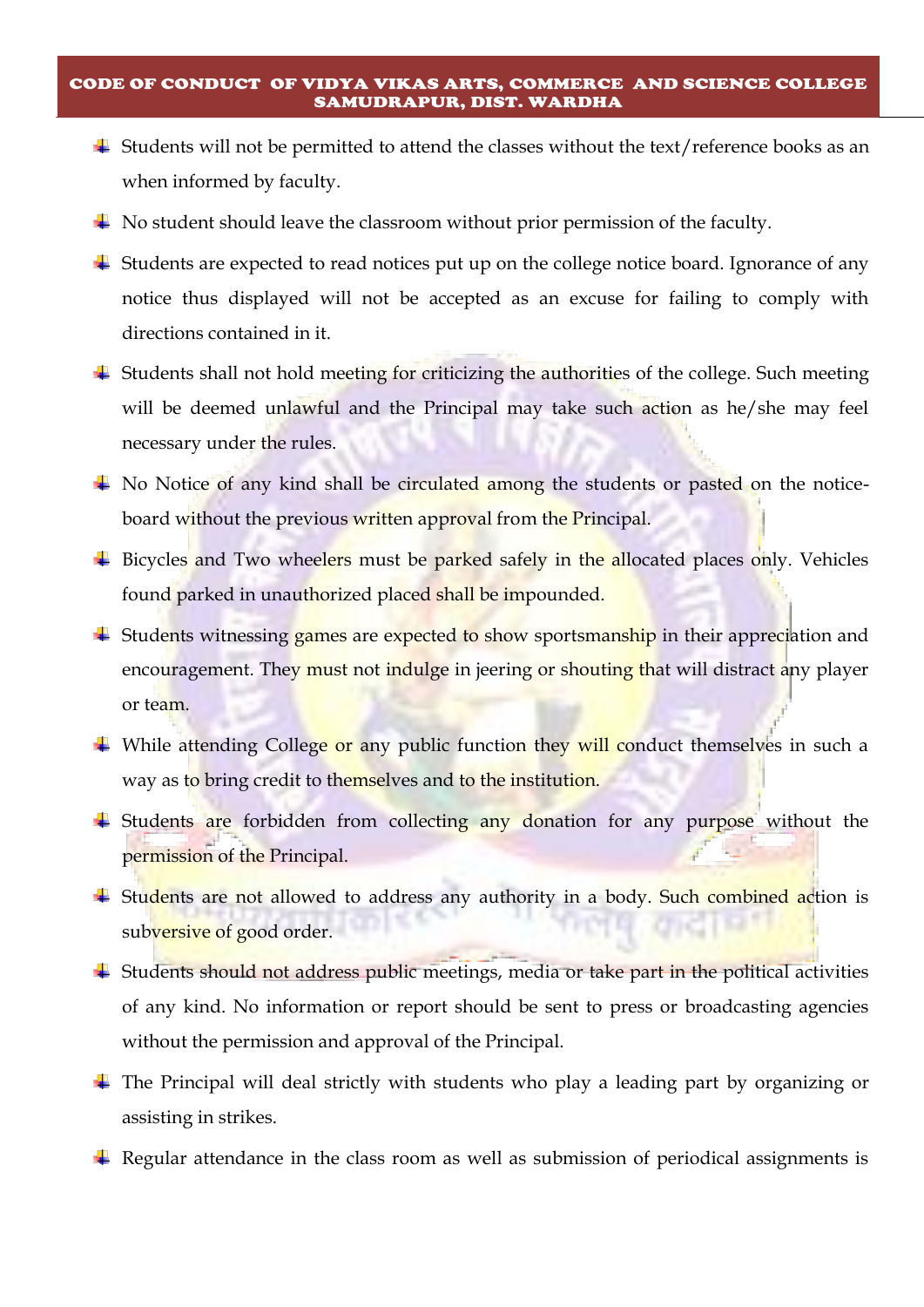expected from all the students. Any irregularity in this regard or absence without prior permission will affect adversely the evaluation of the student concerned and may entail disciplinary action.

- The Principal can suspend a student for irregular attendance for habitual neglect of homework, indolence, disobedience and disrespect towards teachers and office staff and for indecorous conduct. Students should not indulge in misbehavior such as ragging; eve teasing, etc., Such students shall be strictly dealt as per law and may be dismissed from the college. (See Maharashtra Government Act in the upcoming pages).
- $\overline{\phantom{a}}$  Cell phones are banned on campus. Students are not permitted to use cell phones at any times or in any place in the college campus.
- $\triangleq$  Students shall avoid using any insulting, inciting, threatening language when talking with fellow students and should abstain themselves from violence.
- $\frac{1}{\sqrt{2}}$  Spitting, smoking and throwing bits of paper inside the college campus must be avoided.
- $\pm$  Students are prohibited from damaging the building or any other property of the college in any way. The cost of any damage so caused will be recovered from the students collectively.
- Representation of complaints and grievances may be made individually to the Principal through Class In-charge and HOD.
- **Smoking or alcoholic consumption are strictly prohibited.**
- $\overline{\phantom{a}+}$  All students admitted to the college are subject to the discipline and control of the college authorities. The students are required to adhere strictly to the rules and regulations that may be framed from time to time by the college authorities. Proper observance of college discipline, good conduct and participation in games and other events will play an important role in recommendation for final college examination/scholarship/placement/award of certificates, when leaving the college. In case of breach of discipline the Principal shall have the power to fine, suspend or even compel the concerned student(s) from the college.
- $\pm$  For any certificates that are to be collected from the Principal's Office, request letter must be submitted through Class-In-Charge & HOD and the same can be submitted two days in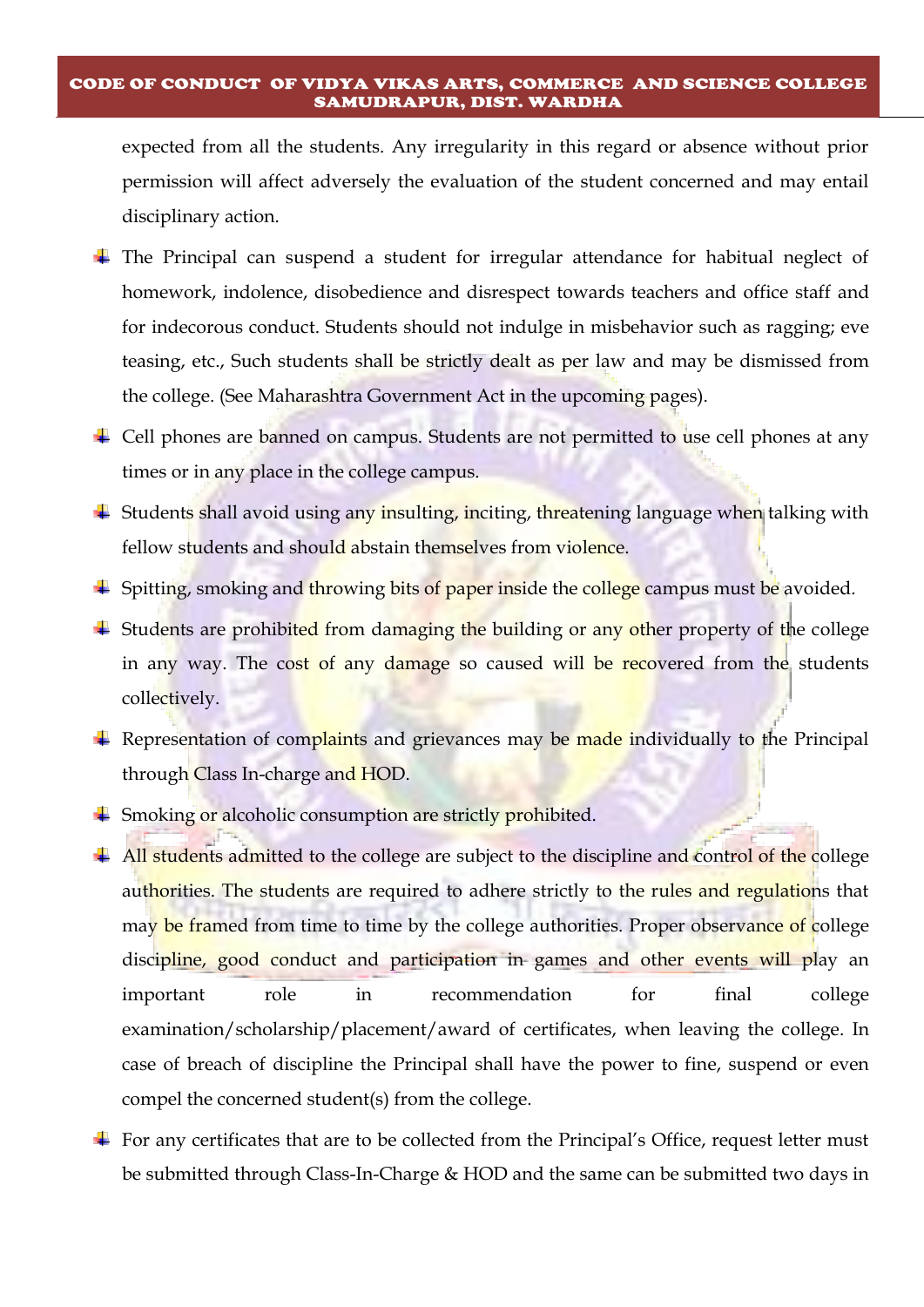advance.

 $\ddot{\phantom{1}}$  The College reserves the right to delete, to add or amend the rules & regulations given above as and when deems necessary.

### **Punishment for Violation of Rules and Regulations:**

 The Competent Authority may impose any of the following punishments on any student if Found guilty of any of the acts of indiscipline or misconduct and violation of rules and regulation of the institute.

- **↓** Debarring from appearing university examination.
- **↓** Deduction of Internal marks.
- $\div$  Expulsion from the institute and or hostel.
- $\ddot{\bullet}$  Withholding results.
- $\div$  Fine up to Rs. 20,000/-. (In case of Ragging as per Supreme Court order/rules)
- $\pm$  Lodging of FIR with the police.
- Ragging is a criminal offence.

### **Ragging constitutes any of the following acts:**

- Any conduct by any student or students whether by words spoken or written or by an act which has the effect of teasing, treating or handling a fresher or any other student,
- $\ddot{\phantom{1}}$  Indulging in indiscipline activities by any student or students which causes or is likely to cause annoyance, hardship, physical or psychological harm or to raise fear or apprehension thereof in any fresher or any other student,
- $\frac{1}{2}$  Asking any student to do any act which such student will not do in the ordinary course and which has the effect of causing or generating a sense of shame, or torment or embarrassment so as to adversely affect the physique or psyche of that fresher or any other student,
- Any act of physical abuse including all variants of it: sexual abuse, homosexual assaults, stripping, forcing obscene and lewd acts, gestures, causing bodily harm or any other danger to health or person,
- Any act or abuse by spoken words, emails, posts, public insults which would also include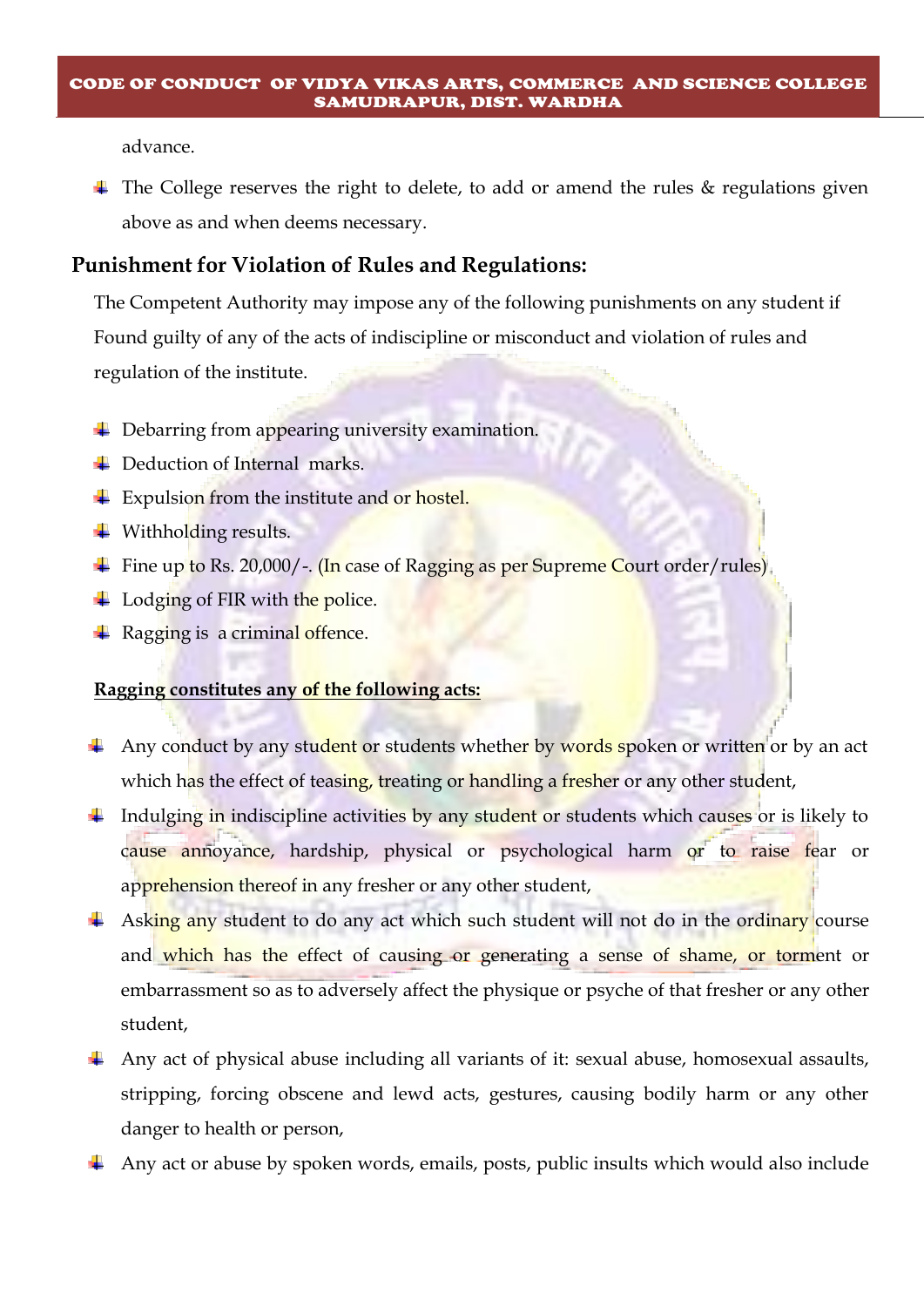deriving perverted pleasure, vicarious or sadistic thrill from actively or passively participating in the discomfiture to fresher or any other student,

Any act that affects the mental health and self-confidence of a fresher or any other student with or without an intent to derive a sadistic pleasure or showing off power, authority or superiority by a student over any fresher or any other student.

### **Punishment for Violation of Rules and Regulations of Ragging:**

- $\leftarrow$  Cancellation of admission,
- $\ddot{\phantom{1}}$  Withholding/withdrawing scholarship/freeship and other benefits,
- $\frac{1}{\sqrt{2}}$  Suspension/Expulsion from the hostel,
- $\overline{\phantom{a}}$  Lodging of FIR with the Police,
- Fine up to Rs.  $20,000/$ -.

 **Anti-Ragging Committee & Squad:** Anti-Ragging Committee is established as per the guidelines of AICTE, University or any other competent authority. All the students are encouraged to approach the committee without any hesitation in case of ragging.

## **2.**Code of Conduct for Principal:

- Be responsible, as the principal academic and administrative officer of the HEI, to see that the ₩. provisions of Acts/Ordinances and Regulations of the HEI are duly observed.
- $\overline{\phantom{a}}$  Comply with laws, rules, and regulations of the government applicable to the HEI.
- **Provide Inspirational and motivational value-based academic and executive leadership to the HEI** through policy formation, operational management, optimization of human resources and concern for environment and sustainability
- 4 Conduct with accountability, transparency, fairness, honesty, highest degree of ethics and decision making that is in the best interest of the HEI.
- Act as an agent of social change for national development and, therefore, strive for creating an environment conducive for teaching, learning, research and for development of the potential of the HEl to the maximum extent.
- Follow the objectives and policies of HEI and contribute constructively to ongoing evaluation and reformulation.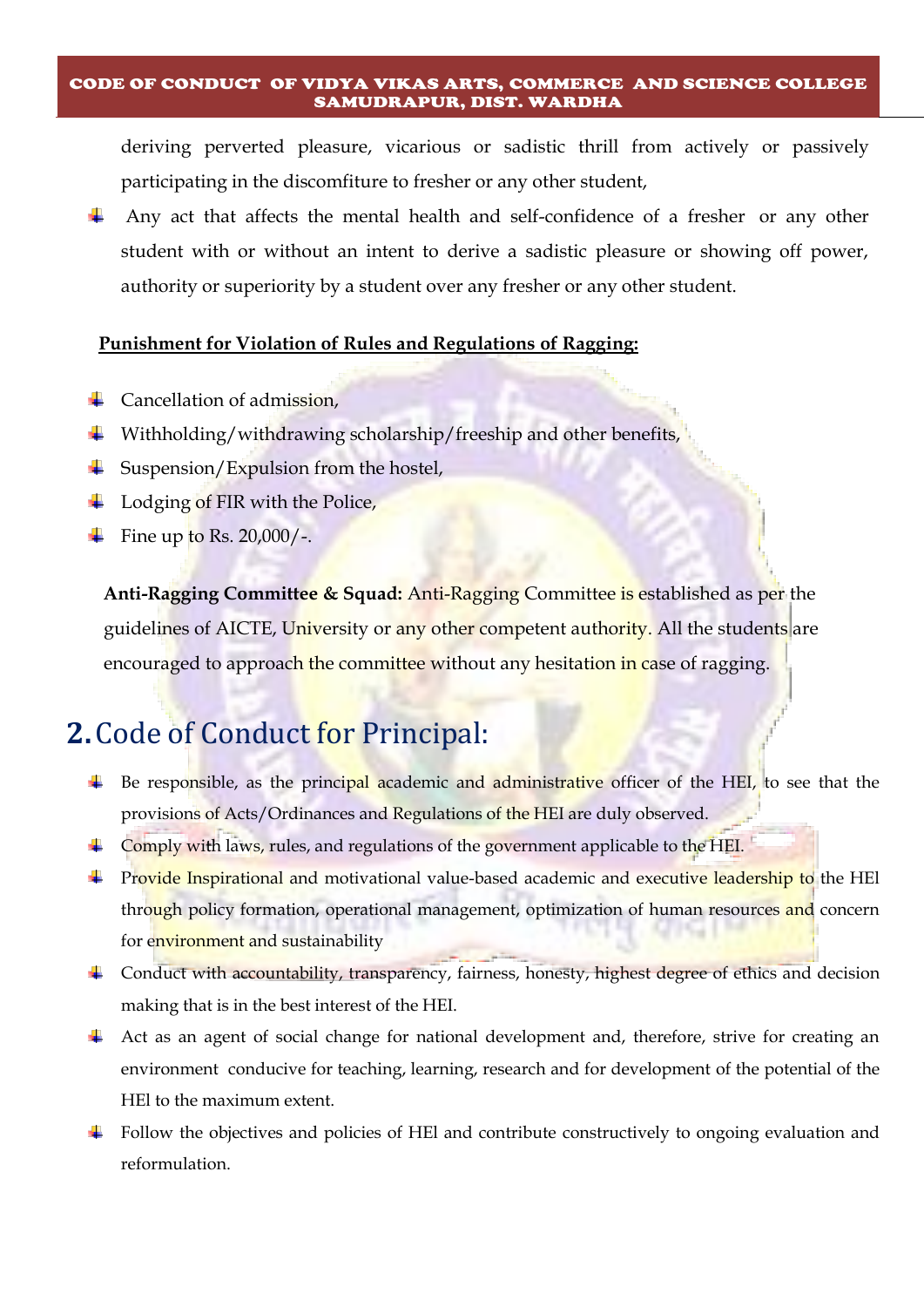- **.** Maintain the confidentiality of the records and other sensitive matters. Endeavour to promote a work culture and ethics that brings about quality, professionalism, satisfaction and service to the nation and society.
- **K** Refrain from any misappropriation of financial and other resources.
- Refuse to accept any gift, favour, service, or other items from any person, group, private business, or ₩., public agency which may affect the impartial performance of his/her duties.

## **3.**Code of Conduct for Teachers:

### **In fulfillment of their obligations to the teaching profession, teachers will striveto:**

- $\ddot{\bullet}$  Teachers should handle the subjects assigned by the Head of the Department
- Teachers should complete the syllabus in time. Teachers shall produce good results in the subjects ÷ handled by them and are accountable for the same.
- $\ddot{\phantom{1}}$  Tutor Ward system must be effectively implemented. Teachers shall monitor the respective group of students who are attached to them.
- Two Continuous Assessment Tests (CAT) Tests and Model Examinations are to be conducted in a semester. Answer books are to be valued and marks are to be informed to the students. Marks for the assignments, CAT Tests, Seminars if attended are to be entered in the ERP module.
- Feachers should be good counselors and Facilitators. They should help, guide, encourage and assist the students to ensure that the Teaching-Learning Process is effective and successful. Value based education must be their motto.
- Feachers should maintain decorum both inside and outside the classroom and set a good example to the students.
- Feachers should carry out other academic, co-curricular and organizational activities that may be assigned to them from time to time.
- Feachers must report in time to duty as per the working hours prescribed and should be available in the campus unless and otherwise they are assigned duties elsewhere.
- Teachers should sign the attendance register and bio-metric while reporting for duty.
- Teachers are expected to be present in the college campus at least 10 minutes before the college beginning time.
- $\ddot{\bullet}$  Teachers should remain in the campus till the end of the college hours.
- Prior written permission is required from the Principal / at least a day in advance while availing CL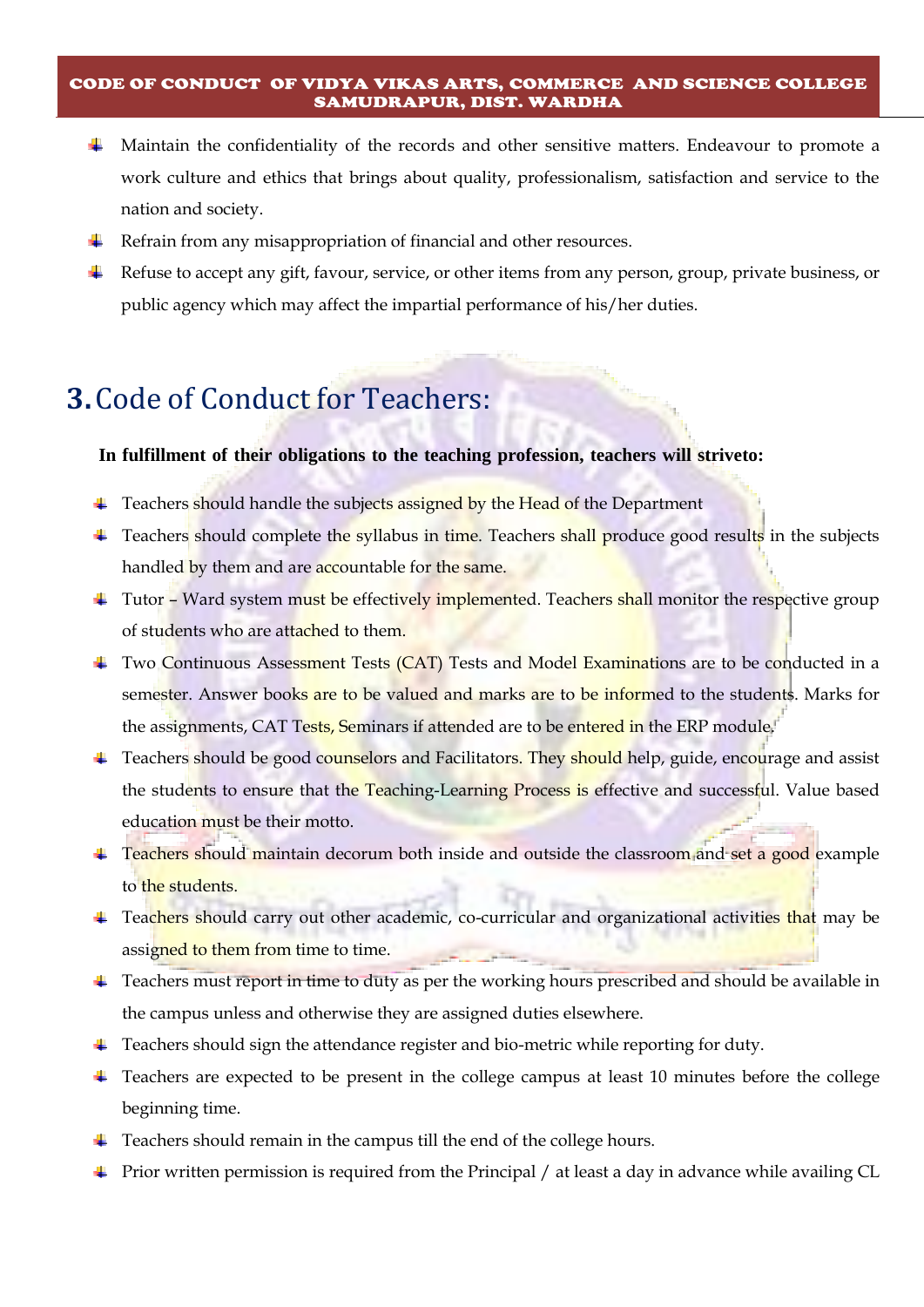or OD.

- $\overline{\phantom{a}}$  Ten days of causal leave can be availed in a calendar year.
- All must report for duty on the reopening day or the last working day of each semester.
- Medical Leave will be sanctioned only for medical reasons. Medical Certificate will be verified for its genuineness.
- Staff members are encouraged to write text books, publish articles in reputed journals and present papers in seminars and conferences.
- <sup>+</sup> Staff members are encouraged to take up research projects.
- Staff members should also attend Faculty Development Programmes, Quality Improvement Programmes, etc. to update their knowledge.
- Feachers Associations should not be formed without the permission of the Management.
- $\perp$  No teacher should involve himself or herself in any form of political activity inside or outside the campus.
- Feachers should attend the college neatly dressed, and wearing shoes. Dress regulations should be followed as the occasion demands. Jeans pant  $&$  T-Shirts are prohibited.
- Feachers should not participate in any strikes or demonstrations either inside or outside the campus.
- $\pm$  Any instructions issued by the Competent Authority by way of circulars from time to time must be complied with.
- $\textcolor{red}{\textbf{4}}$  No teacher shall send circulars / distribute handbills to the staff, organize meetings in the campus without permission of the Principal.
- $\ddot{+}$  Teachers are barred from using cell phones while taking classes.
- $\ddot{\phantom{1}}$  Teachers must always wear their identity badges while inside the college premises.
- Heads of Departments must submit the department's time table and individual teacher's time tables to the Principal on the last working day of the previous semester. Any change must also be reported to the **Principal in writing**.
- <sup>4</sup> Teachers are expected to attend department academic association meetings, seminars and college functions like Sports Day, College Day, Independence Day and Republic Day celebrations, etc. without fail.
- Teachers are expected to volunteer or to take up extra classes of Certificate, Diploma and other Career Oriented Programmes for students.
- HODs are responsible for all the college properties belonging to their department. It is their responsibility to keep them clean and in working order. Any loss or damage to the property (like,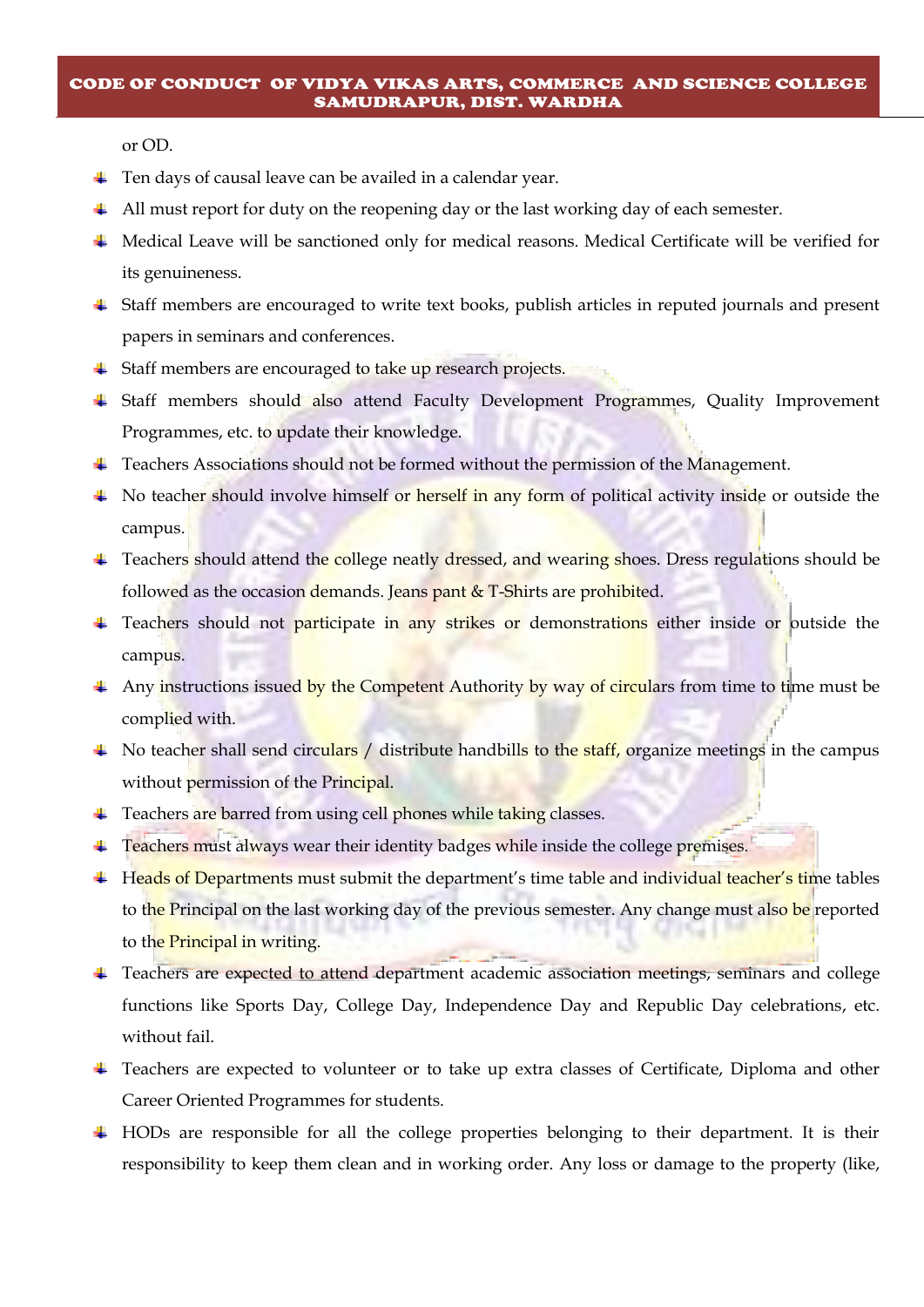tables, chairs, lab equipment, chemicals, and electrical appliances) must be reported to the Principal in writing immediately.

## **4.**Code of Conduct for Non-teaching Staff:

- ۰. Every staff members employed in the Institute shall discharge his/her duties efficiently and diligently as per the rules and regulations laid by the Competent Authority.
- ÷ All Staff members should display the highest possible standards of professionalbehavior.
- $\ddot{}$ All Staff members should be punctual and discipline towards their work.
- 4 Non-Teaching staff (Peon) should wear the uniform provided by the management.
- ۰. Non-teaching staff assigned to laboratories should keep the labs clean.
- ÷ Every Staff members shall maintain the appropriate levels of confidentiality with respectto student and staff records and other sensitive matters.
- ÷ Every Staff members should cooperate with students, colleagues & superiors.
- a. All staff members should maintain the image of the institute through standards of dress, general courtesy, etc.
- ۰. All the staff members should respect for the rights and opinions of others.
- a. Every staff member should follow all norms and job details assigned by the Management, Principal & Head of Department and Superintendent from time to time with full dedication.
- ÷ All Staff members must refrain from any form of harassment or unlawful discriminationbased on existing legislative norms relating to gender/sexuality/age/marital status.

Violations of code of conduct by the Teaching & Non-teaching staff are subject to disciplinary action, show cause notice, memo, enquiry committee, transfer to any other institute, suspension, termination, etc. or any other action as per the Component Authority.

## **5.**DRESS CODE: FACULTY:

Following is the dress code for the faculty of Institute:

- ÷. Gentlemen: Blazer, Tucked in shirts and shoes
- ÷. Ladies : Saree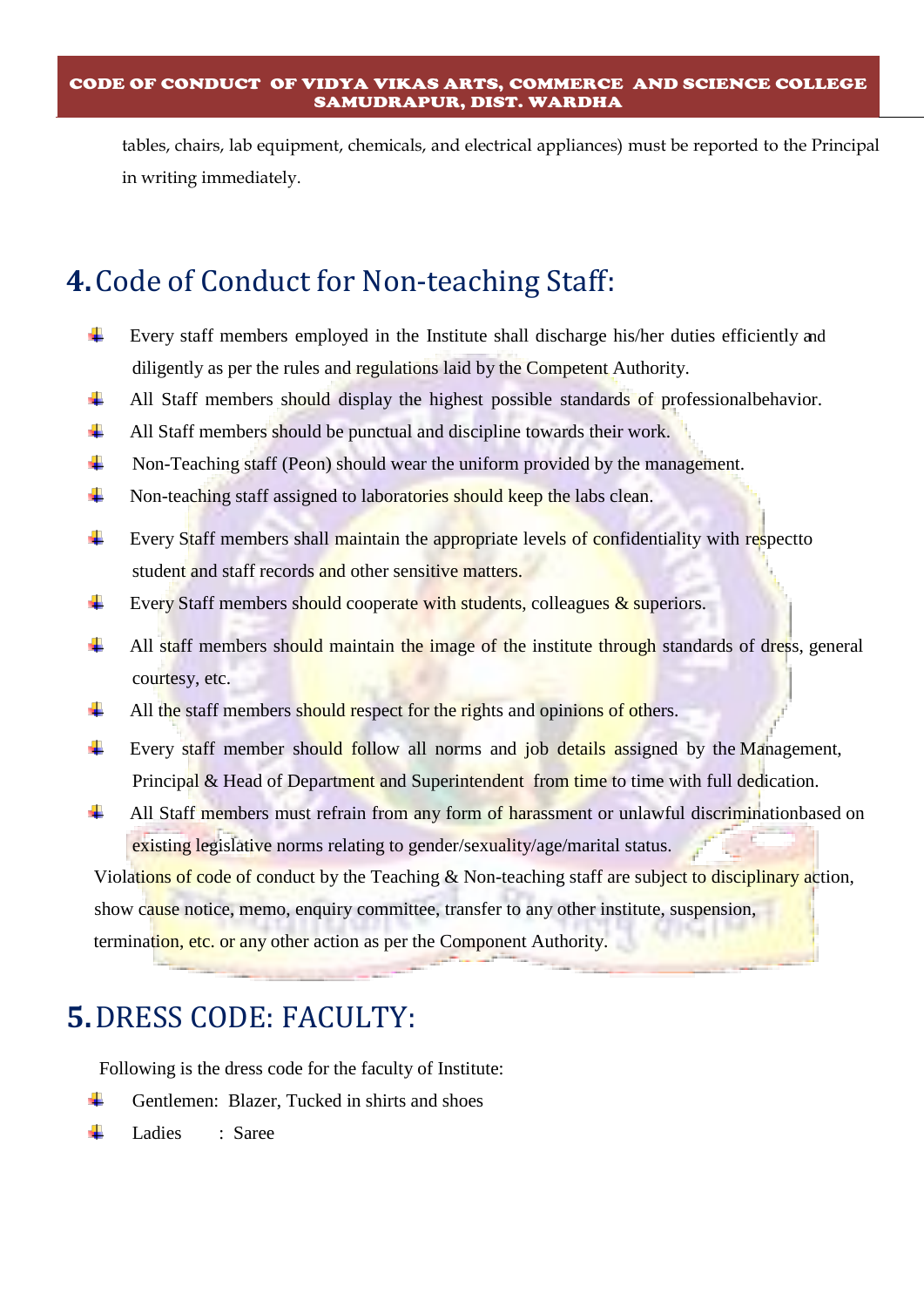## **6.**ID CARD:

- ÷ It is mandatory for students and staff to display ID cards at all times when they are in campus.
- 4 Staff should avoid taking ID cards from students when they are involved in undesirable activities. ID cards can be demanded only to ascertain the identity of students. After noting the details of student, ID card must be returned to the student concerned on the spot.

# **7.**COMMUNICATING WITH PARENTS:

÷ Faculty should not summon parents to the institute under any circumstances. Parents shall be invited to the campus only on the recommendation of the College Discipline Committee.

## **8.**STUDENTS - LATE COMING:

- $\ddot{\text{+}}$  Students should not be denied admission into the classrooms/labs when they report late for the classes. However, such students shall automatically lose attendance for those classes.
- **Teachers must desist from awarding physical punishments to students indulging in** misbehavior in the classrooms. However, they can warn such students or report to the HOD/Principal for necessary action.
- + Cases of indiscipline, misbehavior or insubordination should be dealt at HOD or Principal level as such teachers should not threaten the students in the name of marks or other punitive action for their lapses or indiscipline.

## **9.**TAKING ATTENDANCE:

- Staff members must take attendance with in first 5 minutes of starting the period.
- $\overline{\phantom{a}}$  Late comers should not be denied admission into the classes for being late. However,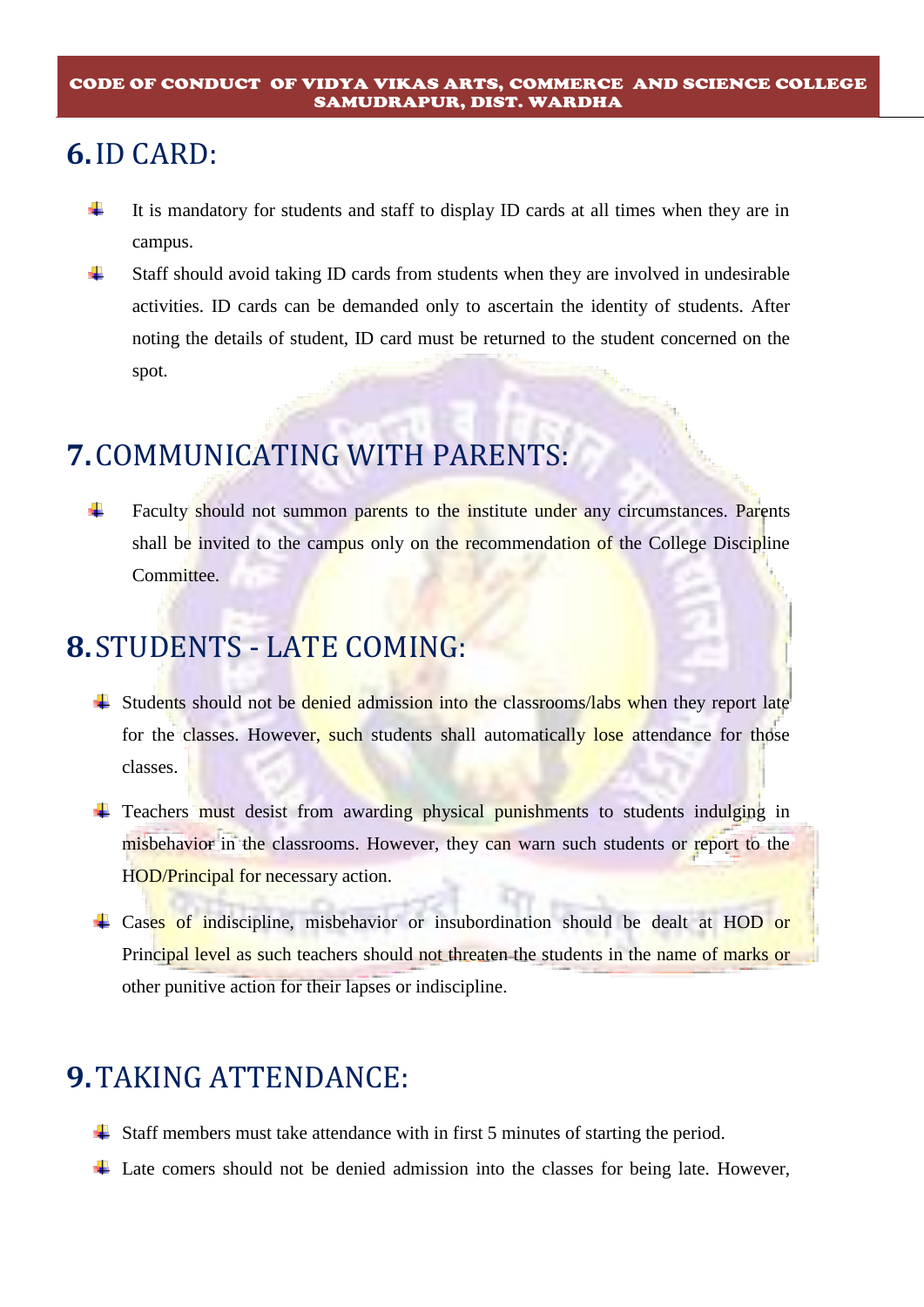such students need not be given attendance.

- $\ddot{\phantom{1}}$  Teachers are advised to refrain from awarding punishments like:
	- $\overline{\phantom{a}}$  Dismissal from the class rooms.
	- $\downarrow$  Making them stand in the class rooms,
	- $\downarrow$  Summoning their parents to campus.
- Trouble makers in the class rooms must be reported to the HOD/Principal for further action.
- <sup> $\pm$ </sup> Students violating dress code must not be allowed to attend the lecture classes, laboratories and library. Faculty members must report such cases to the HOD/Principal for cancellation of attendance for that day.

## **10.** DAILY DIARY:

Every teacher must maintain a daily diary for each subject offered during semester/year. It shall have following details:

- $\leftarrow$  Syllabus
- $\downarrow$  Date and time of preparation
- $\downarrow$  Date and time of delivery
- $\frac{1}{\sqrt{1-\frac{1}{\sqrt{1-\frac{1}{\sqrt{1-\frac{1}{\sqrt{1-\frac{1}{\sqrt{1-\frac{1}{\sqrt{1-\frac{1}{\sqrt{1-\frac{1}{\sqrt{1-\frac{1}{\sqrt{1-\frac{1}{\sqrt{1-\frac{1}{\sqrt{1-\frac{1}{\sqrt{1-\frac{1}{\sqrt{1-\frac{1}{\sqrt{1-\frac{1}{\sqrt{1-\frac{1}{\sqrt{1-\frac{1}{\sqrt{1-\frac{1}{\sqrt{1-\frac{1}{\sqrt{1-\frac{1}{\sqrt{1-\frac{1}{\sqrt{1-\frac{1}{\sqrt{1-\frac{1}{\sqrt{1-\frac{1}{\sqrt{1-\frac{1$

## **11.** CLASS ADJUSTMENT BEFORE GOING ON LEAVE:

- $\overline{+}$  As per the rules of the institute, staff members should inform the HOD before going on leave.
- $\pm$  The HOD of the concerned department will adjust the classes of the faculty on leave with the assist of other faculties.

## **12.** PROCEDURE FOR RELIEF ON RESIGNATION:

 $\overline{+}$  As per the service rules of the institute, faculty members intending to resign are required to give 3 months' prior notice. Institute reserves the right to relieve the staff member at any time during notice period.

## **13.** INSTRUCTIONS TO INVIGILATORS:

 $\overline{\phantom{a} \overline{\phantom{a}}}$  Report to the Exam Controller at least 30 minutes before the commencement of examination. Collect the seating arrangement, examination stationery and be present at the respective hall at least 15 minutes prior to the commencement of examination.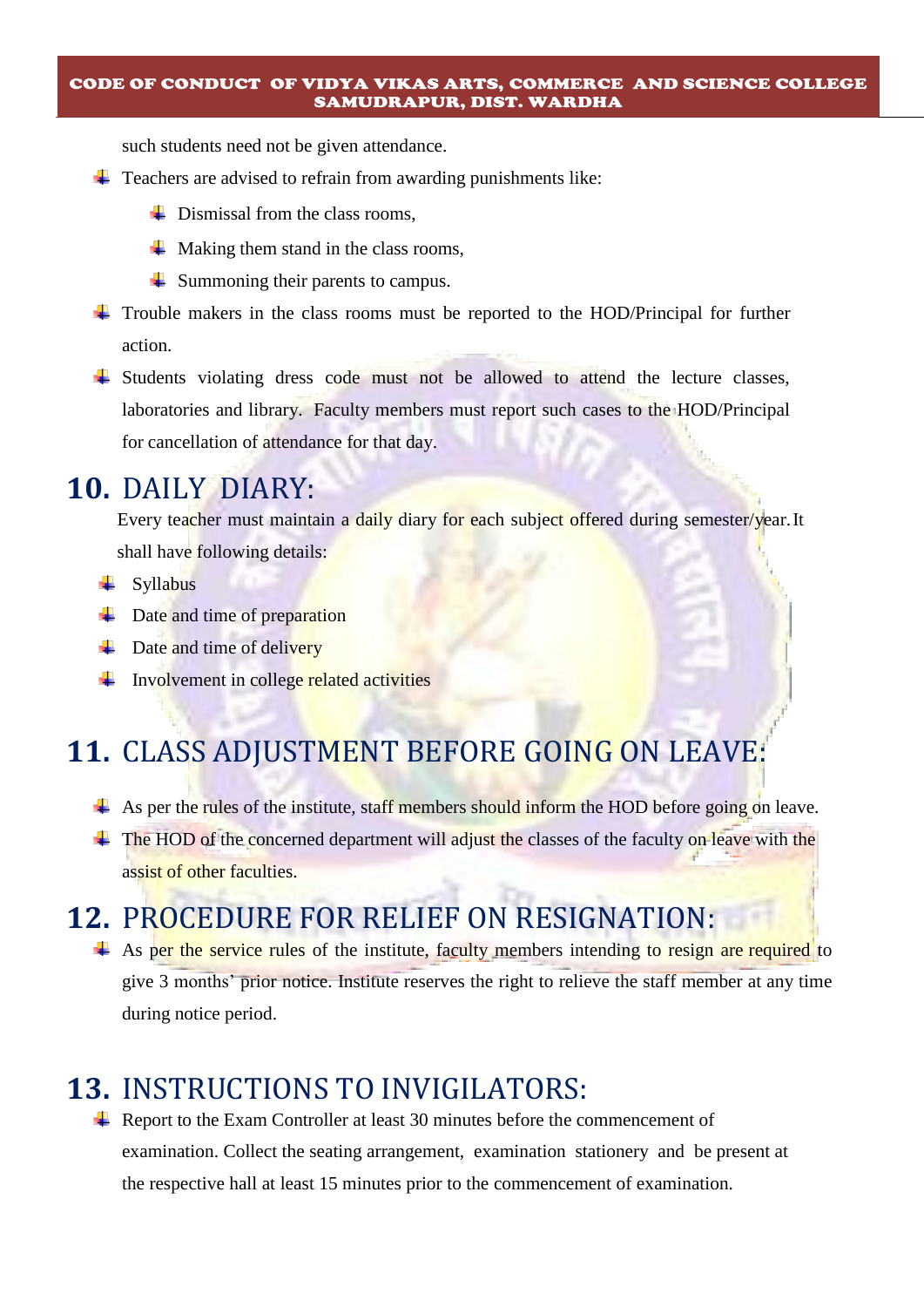- $\overline{\phantom{a}}$  The candidates should be present in the examination halls before the commencement of examination and no candidate should be allowed after the commencement of the examination.
- Ensure that the candidate should not carry any material except Hall ticket, ID card and non-programmable calculator into the examination halls. Programmable Calculators, Cell Phones and other electronic items are not allowed for the examinations.
- $\overline{\phantom{a}}$  Ensure that the relevant question papers are given for distribution in the hall.
- Candidates are not allowed to leave the examination hall until 3 hours or end of the exam process from the commencement of examination.
- $\overline{\phantom{a}}$  Please ensure to collect the answer books from the candidates before they leave the examination hall.
- $\overline{\phantom{a}}$  Malpractice cases, if any, should be reported to the Chief Superintendent / Controller of exam immediately. Invigilators should not take the liberty of condoning the defaulters by giving oral warning.

# **14.** NORMS FOR CONDUCTING UNIVERSITY PRACTICAL EXAMINATIONS:

 $\div$  Practical examinations have to be conducted as per the norms of RTM Nagpur University, Nagpur in the institute.

## **15.** PROMOTION POLICY:

- **Example 1** Staff members belonging to all branches may be promoted as Assistant Professor/Associate Professors on completion of due time period of service provided they **possess** desired qualifications. These promotions are need based i.e. to fulfill the criterion required as per Maharashtra Government's norms.
- Staff members belonging to other disciplines shall be promoted to higher positions based on University selection only.
- $\overline{\phantom{a}}$  Staff belonging to Basic Sciences & Humanities with required teaching experience shall be advised for promotion as Assistant Professor/Associate Professors as per university selection norms.
- $\overline{\phantom{a}}$  Promotion to the cadre of Professor is through the university selection and Joint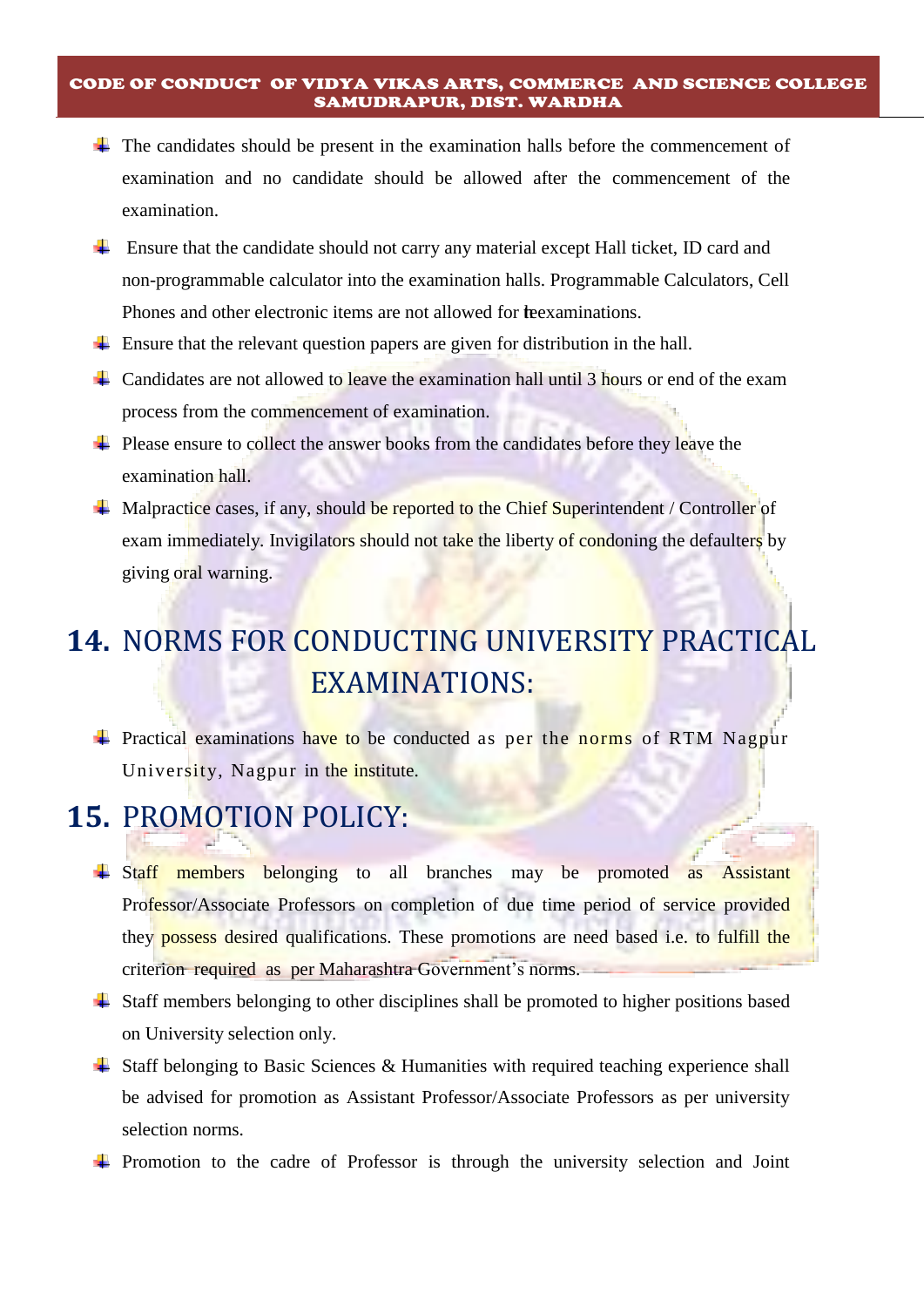Directors nominee only.

- While promoting staff to higher cadre, due weightage shall be given to feedback, involvement in extra-curricular activities and administrative responsibilities.
- Experienced candidates working in reputed institutes may be given pay protection without insisting on fulfilling the above norms.

# **16.** DUTIES & RESPONSIBILITIES OF HEAD OF THE DEPARTMENT (HOD):

- $\overline{\text{HOD}}$  is responsible for conducting all academic programmes of the concerned department asper the norms of the affiliating University.
- $\pm$  To formulate departmental time tables and to provide adequate teaching hours to complete the assignedsyllabus well in time.
- $\pm$  To train and update the faculty and to deliver good instruction to the students.
- <sup>+</sup> To ensure proper evaluation of student's performance and take remedial action to improve the performance of slow learners.
- <sup>+</sup> To maintain harmonious relations between students and faculty while ensuring discipline and ethical behavior of students.

## **17.** SPECIFIC DUTIES OF HOD:

HOD of various departmnets should :

- $\frac{1}{\sqrt{1-\frac{1}{\sqrt{1-\frac{1}{\sqrt{1-\frac{1}{\sqrt{1-\frac{1}{\sqrt{1-\frac{1}{\sqrt{1-\frac{1}{\sqrt{1-\frac{1}{\sqrt{1-\frac{1}{\sqrt{1-\frac{1}{\sqrt{1-\frac{1}{\sqrt{1-\frac{1}{\sqrt{1-\frac{1}{\sqrt{1-\frac{1}{\sqrt{1-\frac{1}{\sqrt{1-\frac{1}{\sqrt{1-\frac{1}{\sqrt{1-\frac{1}{\sqrt{1-\frac{1}{\sqrt{1-\frac{1}{\sqrt{1-\frac{1}{\sqrt{1-\frac{1}{\sqrt{1-\frac{1}{\sqrt{1-\frac{1}{\sqrt{1-\frac{1$ the class work of teachers absent on that day.
- $\overline{\text{4}}$  Verify the student attendance registers on every weekend to check for proper marking of attendance and implementation of lecture plans. He should forward all the registers on the last working day of every month to the Principal's perusal.
- $\overline{\phantom{a}}$  Go around the class rooms and laboratories to ensure the decorum and discipline as per time-table.
- $\overline{\phantom{a}}$  Convene meetings of faculty twice in a month to review academic and other activities of the concerned department.
- Arrange guest lectures, preferably in a specialization related to the department with a view to widen the horizons of knowledge. Prepare a list of eminent people whocould be